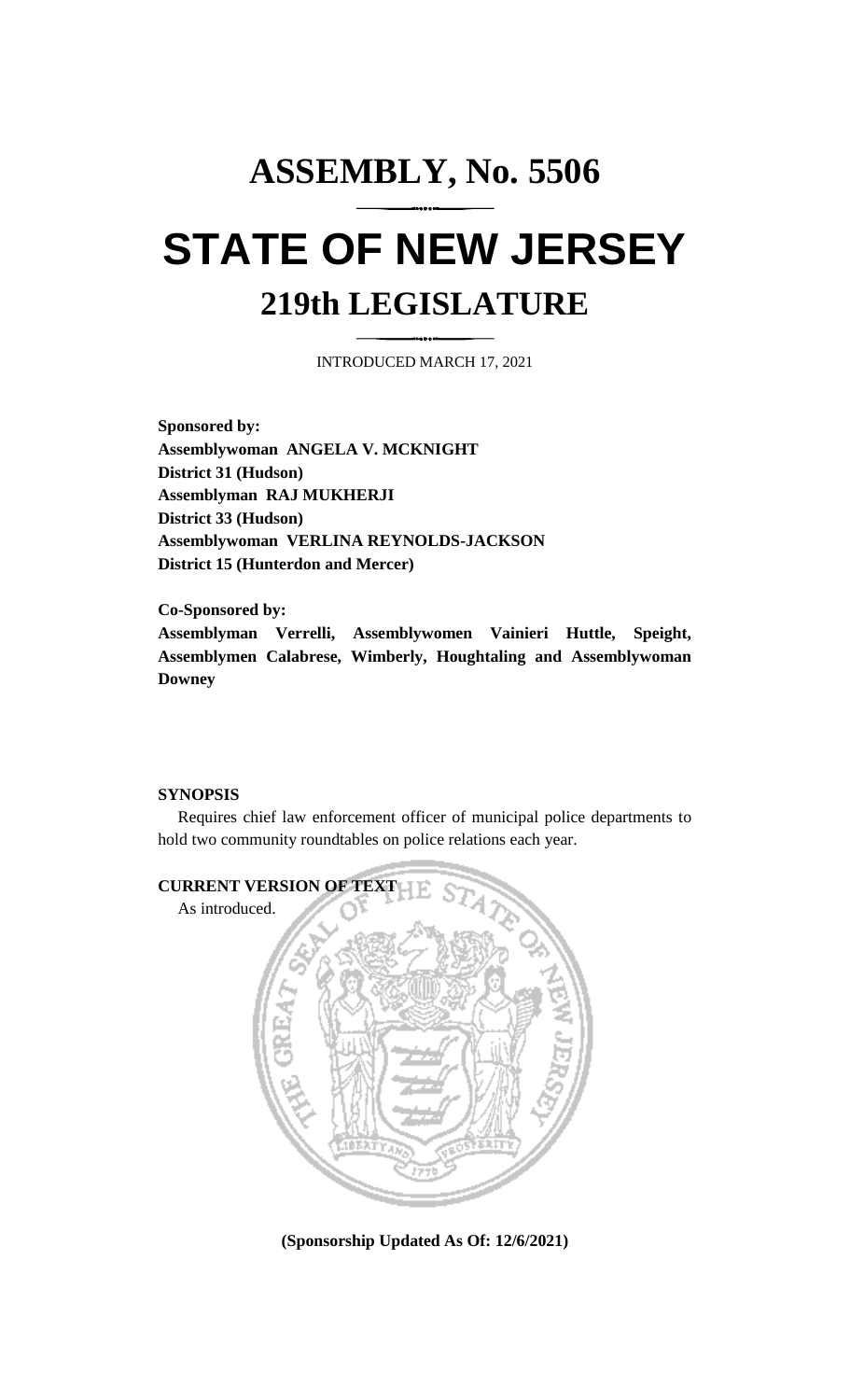## **A5506** MCKNIGHT, MUKHERJI

 **AN ACT** concerning certain police community roundtables and supplementing chapter 14 of Title 40A of the New Jersey statutes. **BE IT ENACTED** *by the Senate and General Assembly of the State of New Jersey:* 8 1. a. The chief law enforcement officer of the municipality or, if the municipality does not have a chief law enforcement officer, the Superintendent of State Police, shall sponsor an open community roundtable discussion on police relations at least twice per calendar year. One community roundtable shall be held in the spring and one community roundtable shall be held in the fall. b. To maximize community participation, the sponsor of the community roundtable shall provide ample notice to the community, hold the roundtable at a central location in the municipality, and schedule the roundtable in the evening. c. Topics to be addressed at the community roundtable shall include, but not be limited to: (1) race relations and racial profiling; (2) recruitment, selection, and retention of officers; (3) training and education of recruits and supervisors; (4) regulation of body worn cameras; and (5) use of force, police misconduct, and internal affairs investigations. 2. This act shall take effect immediately. STATEMENT This bill requires the chief law enforcement officer of every municipal police department in this State to sponsor at least two community roundtables on police relations each year. The bill specifically requires the chief law enforcement officer of the municipality or, if the municipality does not have a chief law enforcement officer, the Superintendent of State Police to sponsor an open community roundtable on police relations in the spring and fall of each calendar year. The bill requires these community roundtables to held in the evening at a central location in the municipality with ample notice in order to maximize public participation. Topics to be addressed at the community roundtables include race relations and racial profiling; recruitment, selection, and retention of officers; training and education of recruits and supervisors; regulation of body worn cameras; and use of force,

police misconduct, and internal affairs investigations.